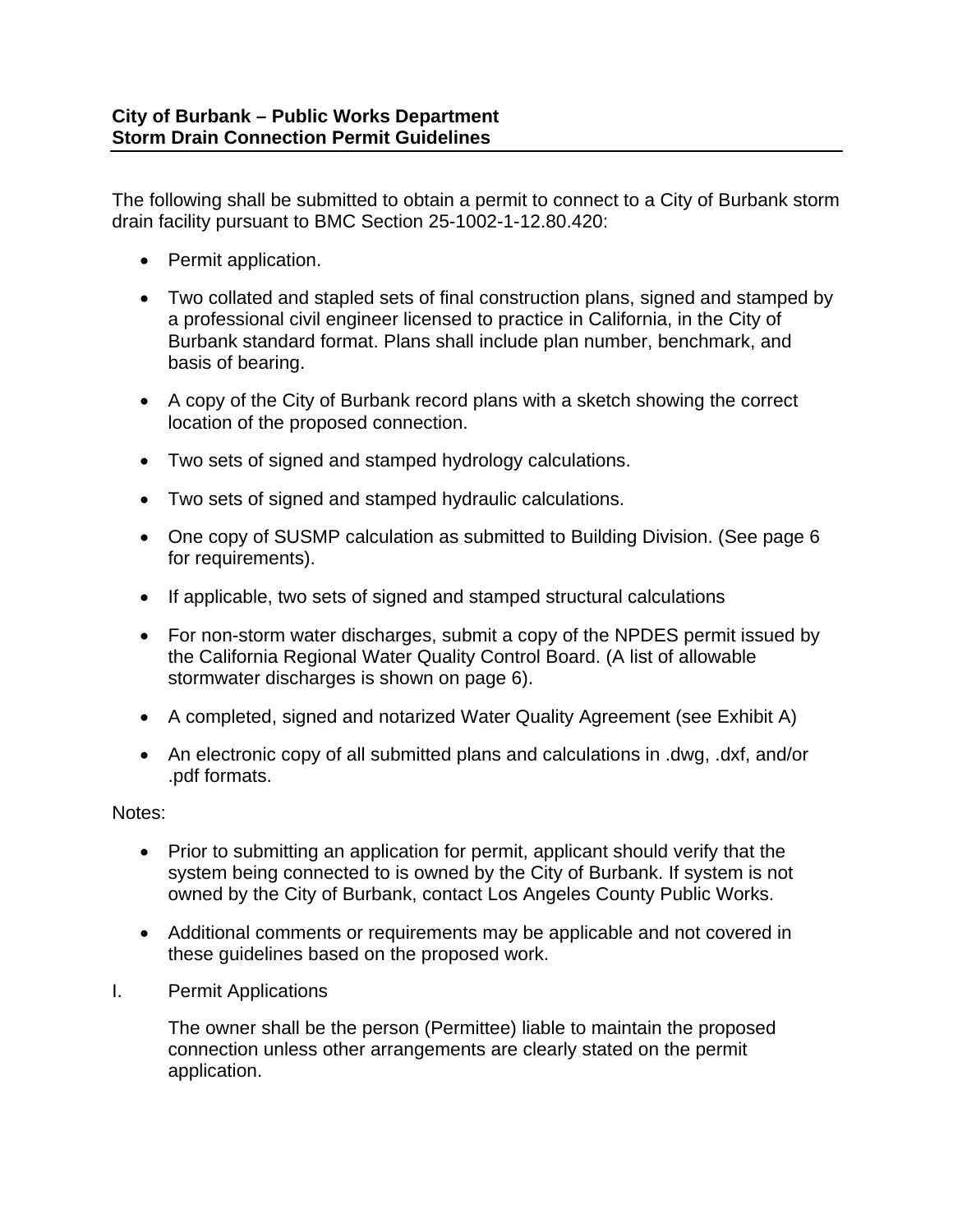- II. A copy of the City of Burbank record plans may be obtained from the Public Works counter. An accurate sketch of the correct location for the proposed connection to the City's storm drain or channel system shall be made on a copy of the record plan. The sketch should indicate all the appropriate junction structures and any other pertinent connection data.
- III. Submit two sets of plans showing the following information:
	- a. A vicinity map
	- b. North arrow, engineering scale used, and elevations on plans and profiles. Plans shall be wet stamped and signed by a professional Civil engineer licensed to practice in California.
	- c. The alignment of the storm drain and/or channel being connected to with the mainline labeled with City of Burbank.
	- d. Show the centerline and indicate the mainline storm drain stations at all points of the work that affect City of Burbank facilities. Show bearings and distances, and curve data on a line-curve data table.
	- e. Show dimensioned and labeled property and right-of-way lines and easements. Show street centerline and stationing.
	- f. Plans stamped "preliminary", "Bid Set" and/or "not for construction", etc. are not acceptable for permit issuance.
	- g. Show the full plan, profile, details, and dimensions for all proposed connections.
	- h. Label the station of the proposed line at the connection (centerline intersection). Show the D-load for reinforced concrete pipe (RCP). For polyvinyl chloride pipe (PVC) use a minimum Schedule 80 within the public right-of-way, City of Burbank Property or City of Burbank easements. Corrugated metal pipe (CMP) is not acceptable for connection to City of Burbank facilities.
	- i. Plans must include a statement indicating that the proposed pipe is to be owned and maintained by the property owner.
	- j. The APWA standard plan drawing number must be called out for all connections. A copy of the appropriate APWA standard plan must be provided. If connection is not per standard, details and cross sections of the connection must be included on the plan.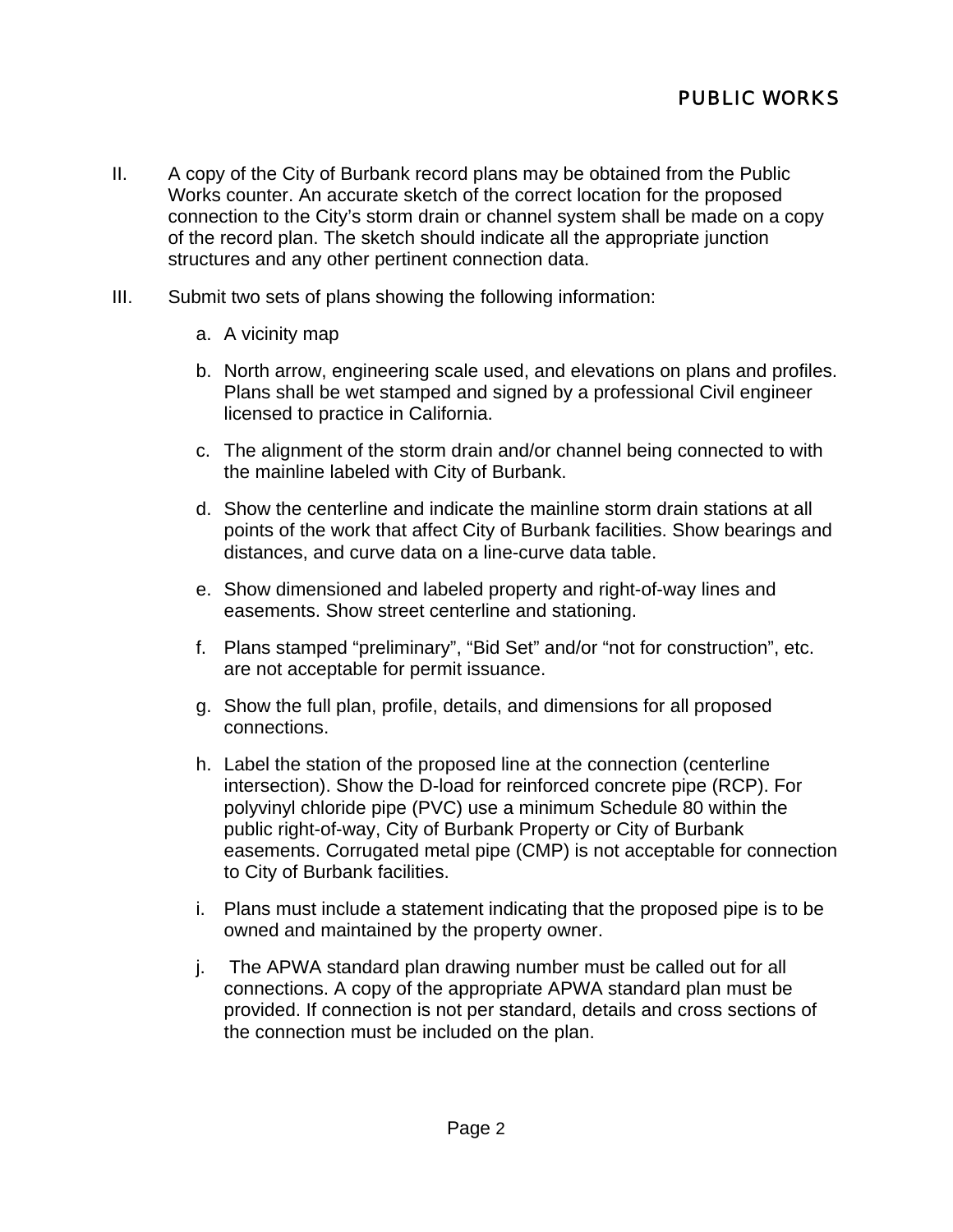- k. Show a profile with the following items: Allowable "Q" in cfs, Velocity "v" in fps at the point of connection for connections 24-inches in diameter or larger, slope, size of pipe, and pipe material.
- l. Show all utilities affecting design on the plan and profile. There is to be a minimum of 1-foot of clearance between the storm drain and adjacent substructures, otherwise concrete encasement is required.
- m. A copy of as-constructed plans shall be submitted at the completion of construction.
- n. The following are the most common types of connections and their requirements:

### **i. Direct Connection to Mainline**

- 1. Show the invert elevation of the mainline and of the proposed pipe at the point of connection. Show the elevation of the top of grate or inlet on the site.
- 2. Show the slope of the pipe.
- 3. Include the "Concrete Removal Notes" on page 7.

#### **ii. Connection to Back or Side of Catch Basin**

- 1. The point of discharge shall not be on the steps of the catch basin
- 2. Only one connection to a catch basin is allowed.
- 3. Connections larger than 12-inches must show a detail of the connection and include calculations showing that no adverse structural or hydraulic condition occurs in the catch basin.
- 4. Label the invert elevation of the catch basin, the proposed pipe at the point of connection, and the top of curb at the catch basin.
- 5. Label the elevation of the invert and the elevation of the top of the grate on-site.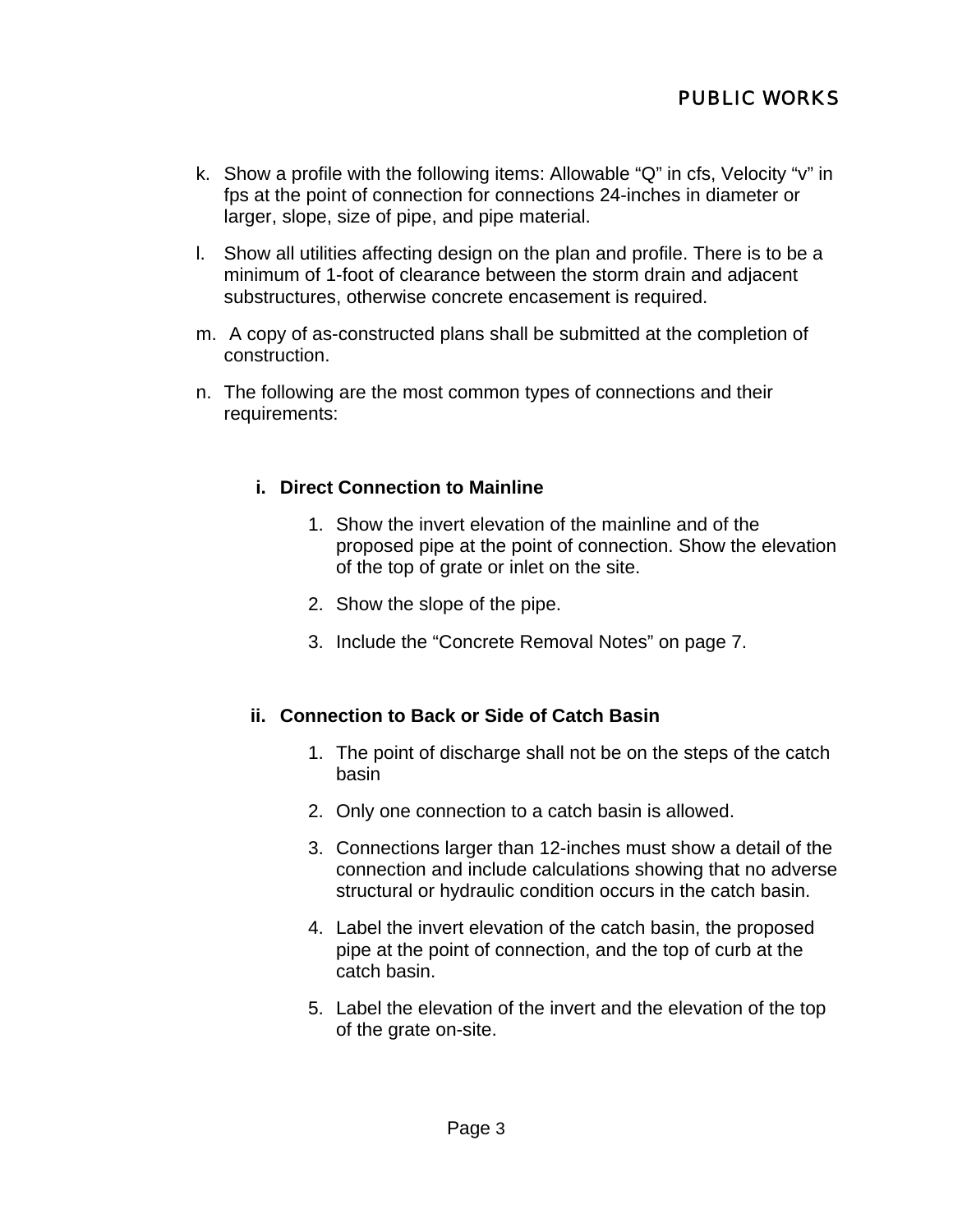## **iii. Direct Connection to a Channel**

- 1. Show the profile of the proposed pipe including the elevations at the top of the channel, at the invert of the channel, and at the invert of the proposed line.
- 2. A flap gate will be required when the elevation of the proposed catch basin inlet is below the top of the channel wall elevation.
- 3. Include the "Concrete Removal Notes" on page 7.

### **iv. Catch Basin Relocation Requirements**

- 1. Need a minimum pipe slope of 1% for the proposed connector pipe.
- 2. Call-out the D-load for new pipes.
- 3. Indicate that the horizontal deflection angle of the connector pipe does not exceed 30 degrees.
- 4. If the horizontal deflection angle of the connector pipe is greater than 30 degrees a manhole must be used.
- 5. A maximum of one angle point per connector pipe.
- 6. Call out the abandonment of the connector pipe and the removal of the catch basin. Abandoned pipe must be sealed at both ends with 6" concrete or 8" brick and mortar and filled with dry inert material per APWA Standard Plan 381-1.
- 7. If the proposed catch basin has a size or "V-depth" or if a different local depression is used, applicant must submit calculations to demonstrate that the capacity of the proposed catch basin is at least equal to that of the original catch basin. If an identical catch basin and local depression are used, hydrology and hydraulic calculations are not required.
- 8. Indicate the type of local depression on the plans for proposed catch basins. Dimension the local depression in accordance with the latest edition of the APWA standard.
- 9. If an existing catch basin is located in a sump condition, and the proposed relocation is upstream of the low point,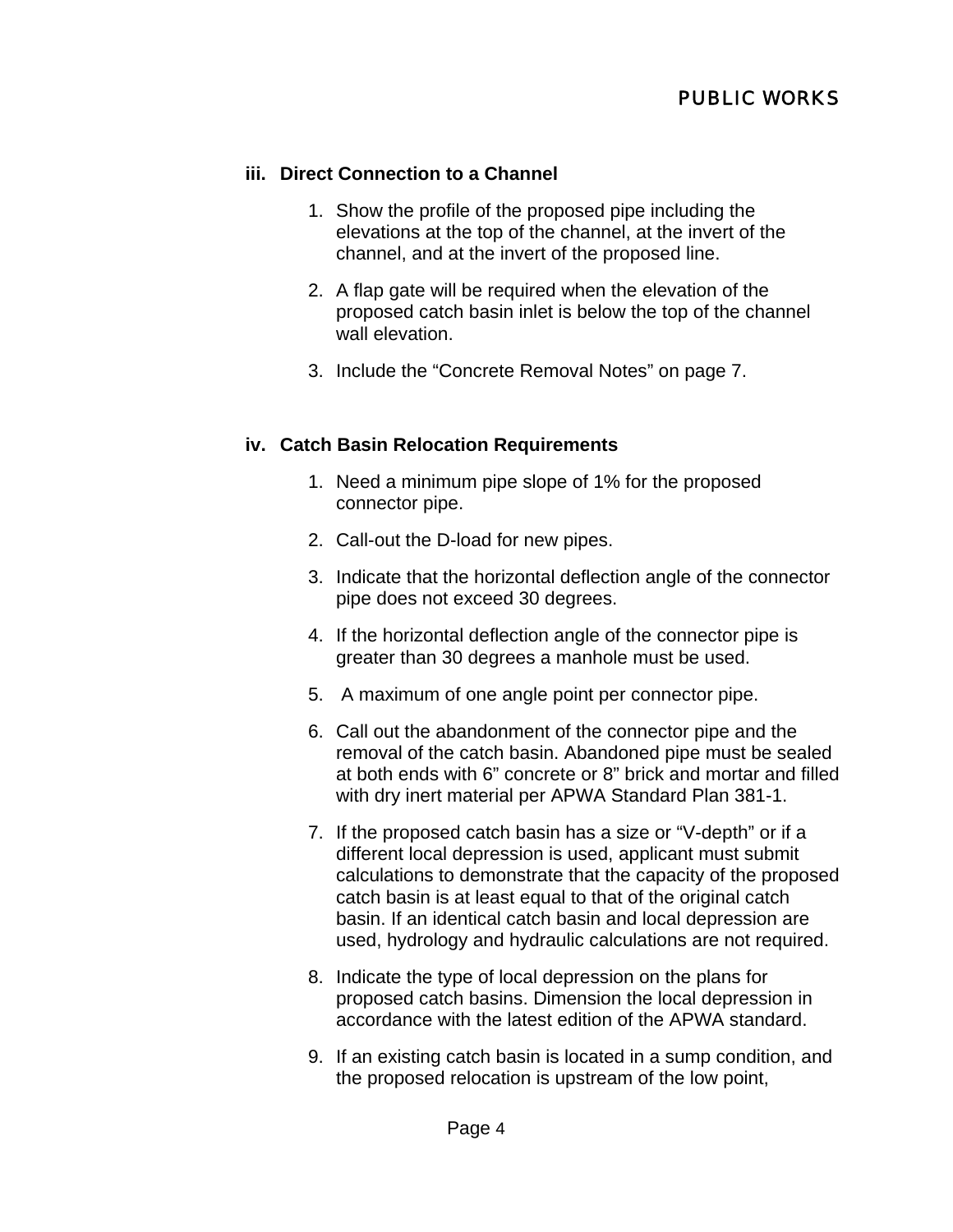## PUBLIC WORKS

nuisance water will not be allowed to pond in the low point where the existing catch basin is to be removed.

### **v. Hydrology Calculations:**

- 1. Non-tributary areas will be considered on an individual basis. In order for a proposed diversion to be approved, it must be conclusively shown that said diversion would not adversely affect the City of Burbank's storm drain system or the area served by the City of Burbank's storm drain system.
- 2. Prepare a drainage area map of the proposed site with existing and proposed drainage areas/sub areas clearly labeled.
- 3. Show any off-site flows affecting the proposed drainage system.
- 4. Perform the hydrology calculations in accordance with the hydrologic method in the Los Angles County Department of Public Works Hydrology/Sedimentation Manual 1991 for the proposed site. Hillside and sump areas shall be designed to accommodate at least the 50-year storm event. Non-hillside, non-sump areas shall be designed to accommodate at least the10-year storm event. Hillside areas are defined as all areas within the City of Burbank northeasterly of Kenneth Road.
- 5. Design the proposed connection based on the smaller of the existing or the proposed flows from the site.

#### **vi. Hydraulic Calculations:**

- 1. Identify the hydraulic grade line (HGL) of the existing City of Burbank storm drain system.
- 2. Show hydraulic calculations for sizing the connection pipe to pick up only the smaller of the existing or the proposed site flows as described above. Use Manning's equation assuming the pipe will be flowing full.
- 3. Show the flow capacity and the velocity of the proposed pipe.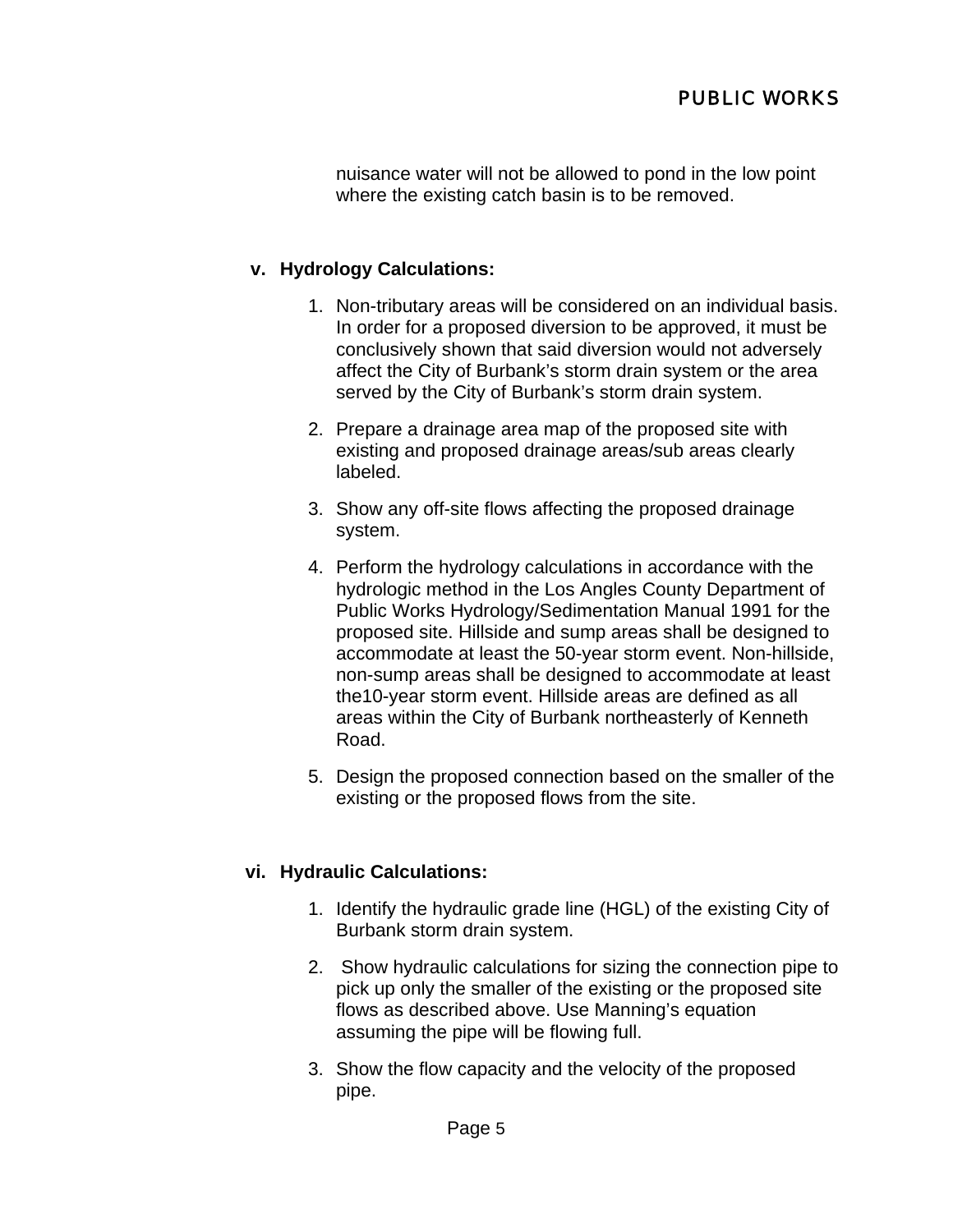# PUBLIC WORKS

- **vii. SUSMP Requirements:**  for the following sites, submit Exhibit "A" Connection Permit Water Quality Agreement (Page 8) and two sets of SUSMP calculations:
	- 1. Hillside located Single-family dwellings.
	- 2. Housing developments (including single-family homes, multifamily homes, condominiums, and apartments) of ten units or more.
	- 3. An industrial commercial development one acre or greater.
	- 4. Automotive service facilities.
	- 5. Retail gasoline outlets.
	- 6. Restaurants.
	- 7. Parking lots 5,000 square feet or more of surface area, or with 25 or more parking spaces.
	- 8. Projects located within or directly adjacent to or discharging to an environmentally sensitive area.
- viii. **Non-Storm Water Discharge** for non-stormwater discharges, submit a copy of the NPDES permit issued by the California Regional Water Quality Control Board.
- ix. **Allowable Storm Water Discharge** the following discharges are allowed without an NPDES permit:
	- Natural flows from springs and seeps
	- Flows from emergency fire fighting activities
	- Landscape irrigation runoff
	- Potable drinking water supply system releases
	- Drains for foundations, footings, and crawl spaces
	- Air conditioning condensate
	- Dechlorinated swimming pool discharges
	- Decorative fountain dewatering
	- Non-commercial car washing (residents & non-profit orgs)
	- Sidewalk rinsing (high pressure, low volume)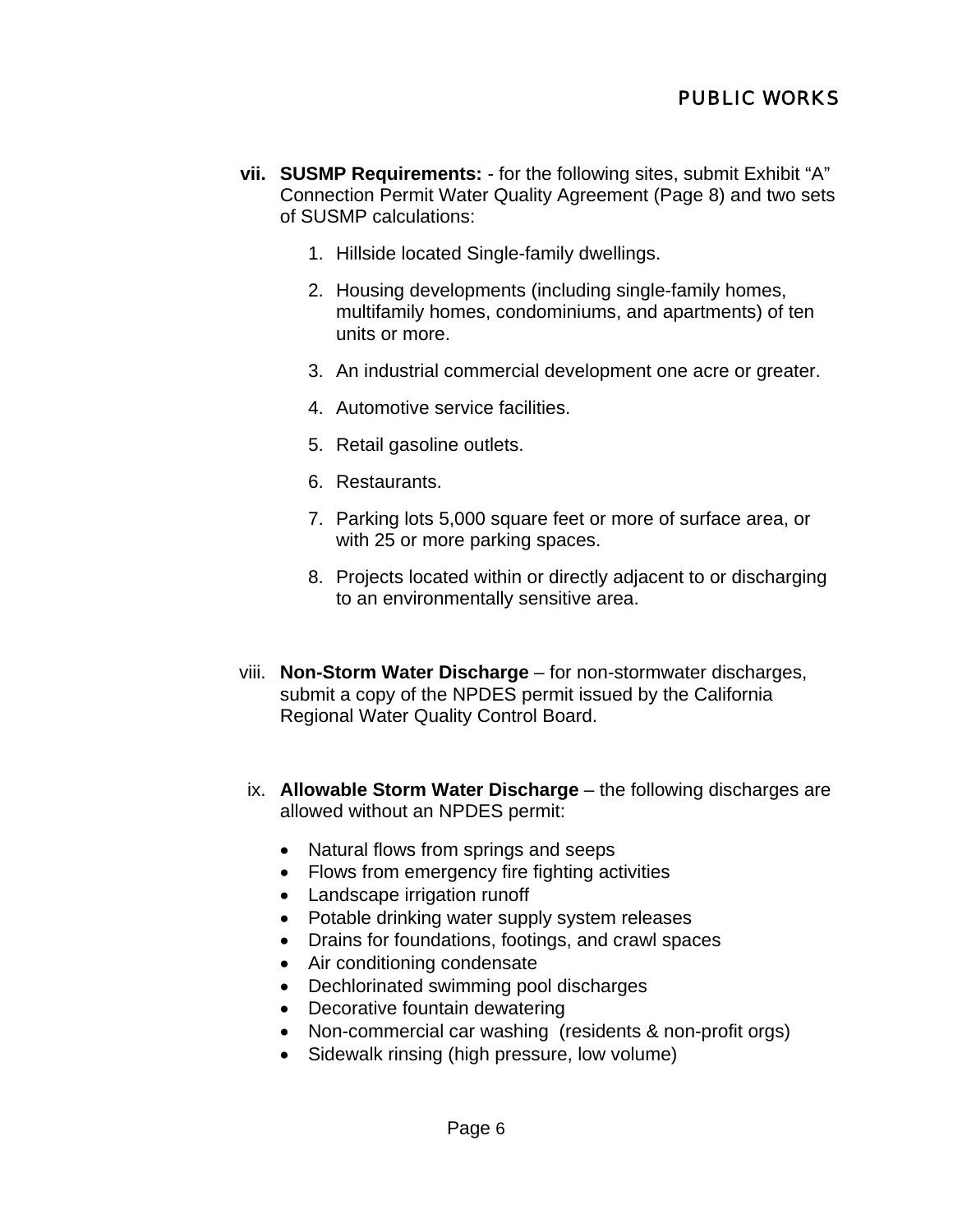# CONCRETE REMOVAL NOTES

- I. WHERE A SECTION OF AN EXISTING STRUCTURE IS TO BE SEPARATED FROM A NEW STRUCTURE, AND THE REINFORCEMENT IS TO BE CUT AT THE POINT OF SEPARATION, THE CONTRACTOR SHALL SAW CUT THROUGH THE WALL WITH AN APPROPRIATE CONCRETE SAW. ANY SAW CUT OR IRREGULARITIES IN THE SURFACE OF THE REMAINING WALL OR JOINT SHALL BE FILLED WITH AN EPOXY GROUT MIXTURE TO OBTAIN A SMOOTH PLANE SURFACE. THE REINFORCING STEEL EXPOSED BY CONCRETE REMOVAL SHALL BE BURNED OFF ONE INCH BELOW THE SURFACE OF THE REMAINING CONCRETE AND THE RESULTING VOIDS SHALL BE PATCHED WITH EPOXY ADHESIVE. EPOXY SHALL BE A COMMERCIAL QUALITY, TWO-COMPONENT MIXTURE, SPECIFICALLY MANUFACTURED FOR THE INTENDED PURPOSE, AND BE APPLIED IN ACCORDANCE WITH THE MANUFACTURER'S INSTRUCTIONS. ONE-HALF INCH THICK PRE-MOLDED EXPANSION JOINT MATERIAL SHALL BE USED TO SEPARATE THE FACES OF THE EXISTING AND NEW WALL.
- II. WHERE REINFORCEMENT IS REQUIRED TO EXTEND THROUGH THE NEW JOINT, CONCRETE SHALL BE REMOVED IN THE FOLLOWING SEQUENCE:
	- a. A SAW CUT SHALL BE MADE ONE AND ONE-HALF INCHES DEEP AT THE REMOVAL LIMITS. CARE SHALL BE EXERCISED IN SAWING AT THE REMOVAL LIMITS SO AS NOT TO CUT THE REINFORCING STEEL IN THE REMAINING SLAB. THE EXISTING REINFORCING STEEL SHALL BE RETAINED AND EXTENDED INTO THE NEW CONSTRUCTION AS INDICATED ON THE PLANS.
	- b. EXISTING REINFORCEMENT SHALL BE CUT TO THE EXISTING BAR EXTENSION.
	- c. THE REMAINING CONCRETE MAY BE REMOVED BY ANY SUITABLE METHOD UPON APPROVAL OF THE ENGINEER, WHO SHALL BE THE SOLE JUDGE OF THE USE OF ANY CONCRETE REMOVAL EQUIPMENT. EXPLOSIVES, WRECKING BALL, OR OTHER SIMILAR DEVICES, WHICH ARE LIKELY TO DAMAGE THE CONCRETE TO BE LEFT IN PLACE, SHALL NOT BE USED.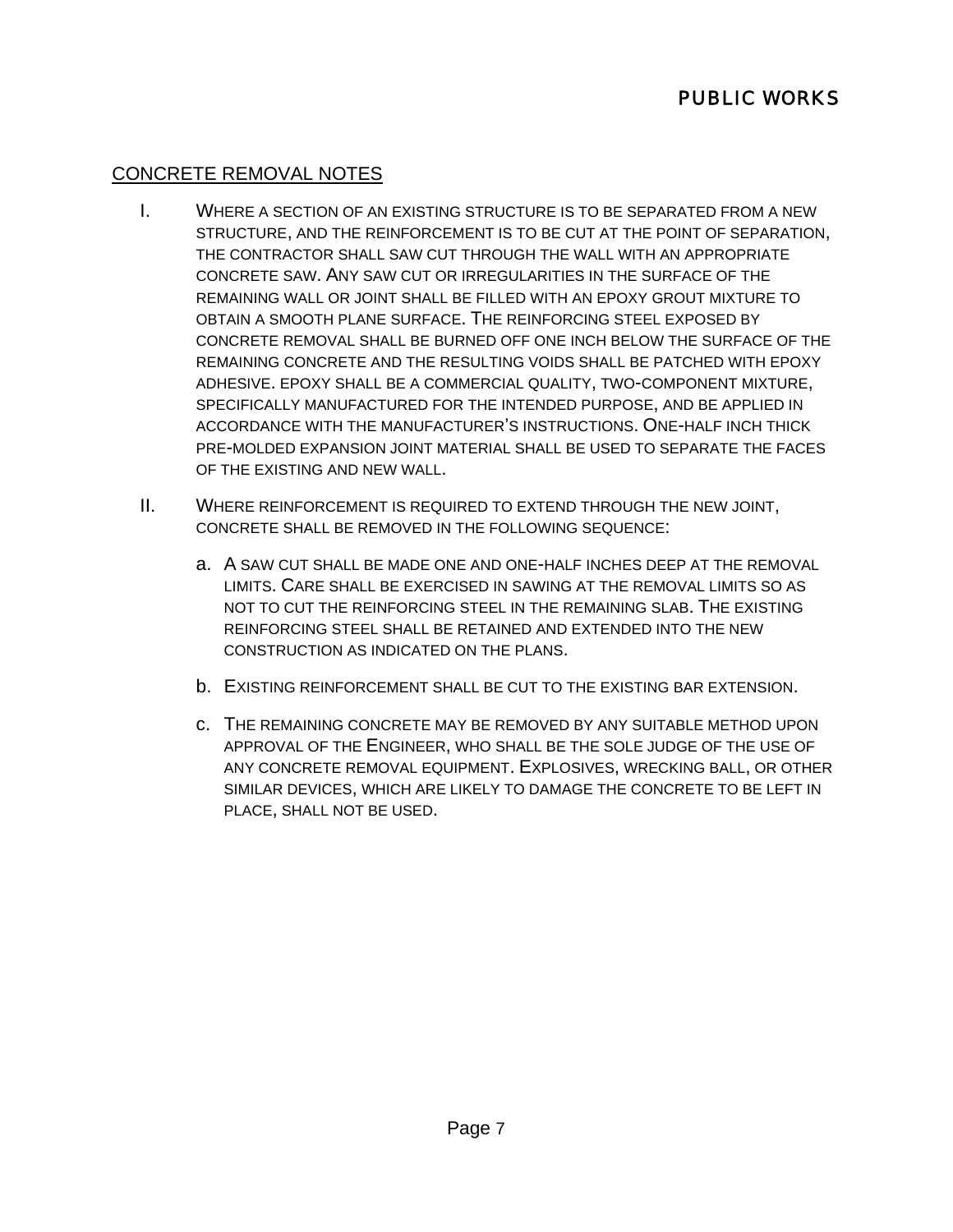### **EXHIBIT "A"**

### **CONNECTION PERMIT**

### **WATER QUALITY AGREEMENT**

- I. The owner(s) of the property described below agrees to acknowledge for himself, his heirs, successors or interests or assigns, the following:
	- That the property maintains a connection permit with the City of Burbank for the privilege of connection and discharge of only normal storm water to the City's drainage facilities.
	- That in the event non-storm water/material is released through the said connection, whether intentional or otherwise, the owner(s) shall take immediate and appropriate corrective measures. The owner(s) shall report the incident and the measures taken to the City of Burbank, Department of Public Works immediately by telephone (818) 238-3000, to be followed by a detailed written report of the incident. Corrective actions taken shall be subject to acceptance by the City of Burbank.
	- To reimburse the City of Burbank for the full cost of cleaning or repairing of storm drain, water course or channel which may be necessary because of misuse of the storm drain connection.
	- To give irrevocable consent to representatives for the Department of Public Works to enter the premises during normal business hours for the purpose of inspecting the drainage facilities at the site.
- II. Property/Project Name and Site Address:
- III. Legal Description of the Property:
- IV. Name(s) and **Notarized** Signature(s) of Owner(s):